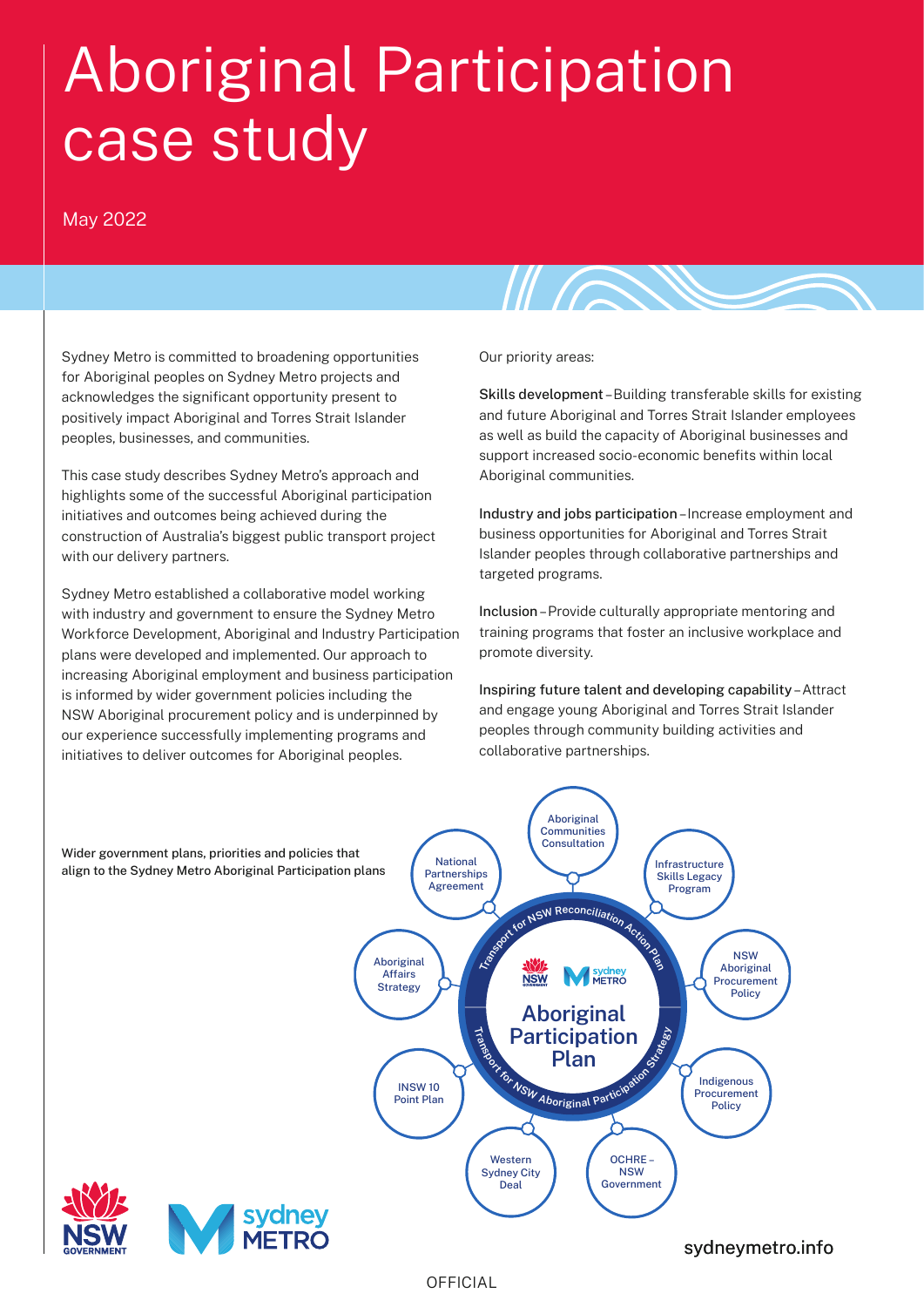# **Initiative 1** Minimum requirements

In 2016, Sydney Metro City & Southwest and the NSW Department of Education, formerly the Department of Industry, agreed to be one of the first demonstration pilots for the Infrastructure Skills Legacy Program (ISLP). Sydney Metro was selected due to the successful implementation of the Sydney Metro Workforce Development and Industry Participation strategy on the Metro North West Line. The ISLP program has now been rolled out across all Sydney Metro projects. Our minimum targets, shown below, support both state and federal Aboriginal participation policies and align with the Transport for NSW Reconciliation Action Plan.



#### Supporting the NSW Aboriginal Procurement policy

including minimum requirements for **1.5% Aboriginal participation in all contracts valued at**  \$7.5 million or above by requiring one or a combination of the following:

- at least 1.5% of the contract value to be **subcontracted to Aboriginal businesses**
- at least 1.5% of the contract's Australian based workforce (Full time equivalent) that directly contribute to the contract to be **Aboriginal or Torres Strait Islander peoples**
- at least 1.5% of the contract value to be applied to the cost of education, training or capability building for **Aboriginal staff or businesses directly contributing to the contract.**

#### Minimum number of Recognised Aboriginal Businesses\* in the supply chain

2.5% Aboriginal peoples in the workforce

#### Promotion of procurement opportunities

All delivery partners must promote all procurement opportunities on the Industry Capability Network (ICN)

#### Initiatives to support Recognised Aboriginal Businesses

All delivery partners must implement initiatives that support ANZ small to medium enterprises and Recognised Aboriginal businesses accessing the scope of works within the Supply Chain

#### 2% of the contract value

Eligible Spend\* is subcontracted to Aboriginal businesses in the supply chain

#### **Participation**

in Sydney Metro Aboriginal business forums

#### Minimum number of local sustainable jobs

for Sydney Metro pre-employment program graduates – supporting the long term unemployed into sustainable employment

### Minimum key resources

Each delivery partner must have an Aboriginal participation resource and Workforce Development manager to drive outcomes during delivery

#### \* Term: Recognised Aboriginal Business

Meaning: a business: certified or registered as an Indigenous business by Supply Nation (formerly the Australian Indigenous Minority Supplier Council); which is certified as an Indigenous business by the NSW Indigenous Chamber of Commerce; an organisation representing Aboriginal owned businesses in another state or territory that is a member of the First Australians Chamber of Commerce and Industry; or that meets the definition of an Indigenous enterprise under the definition used in the Australian Government's Indigenous Procurement Policy

#### \*\* Term: Eligible Spend

Meaning: is determined by deducting the value of appropriate exclusions from the contract value. Exclusions may include specialised goods and services with very limited opportunities for Aboriginal participation. The application of any exclusion is at the discretion of the Principal.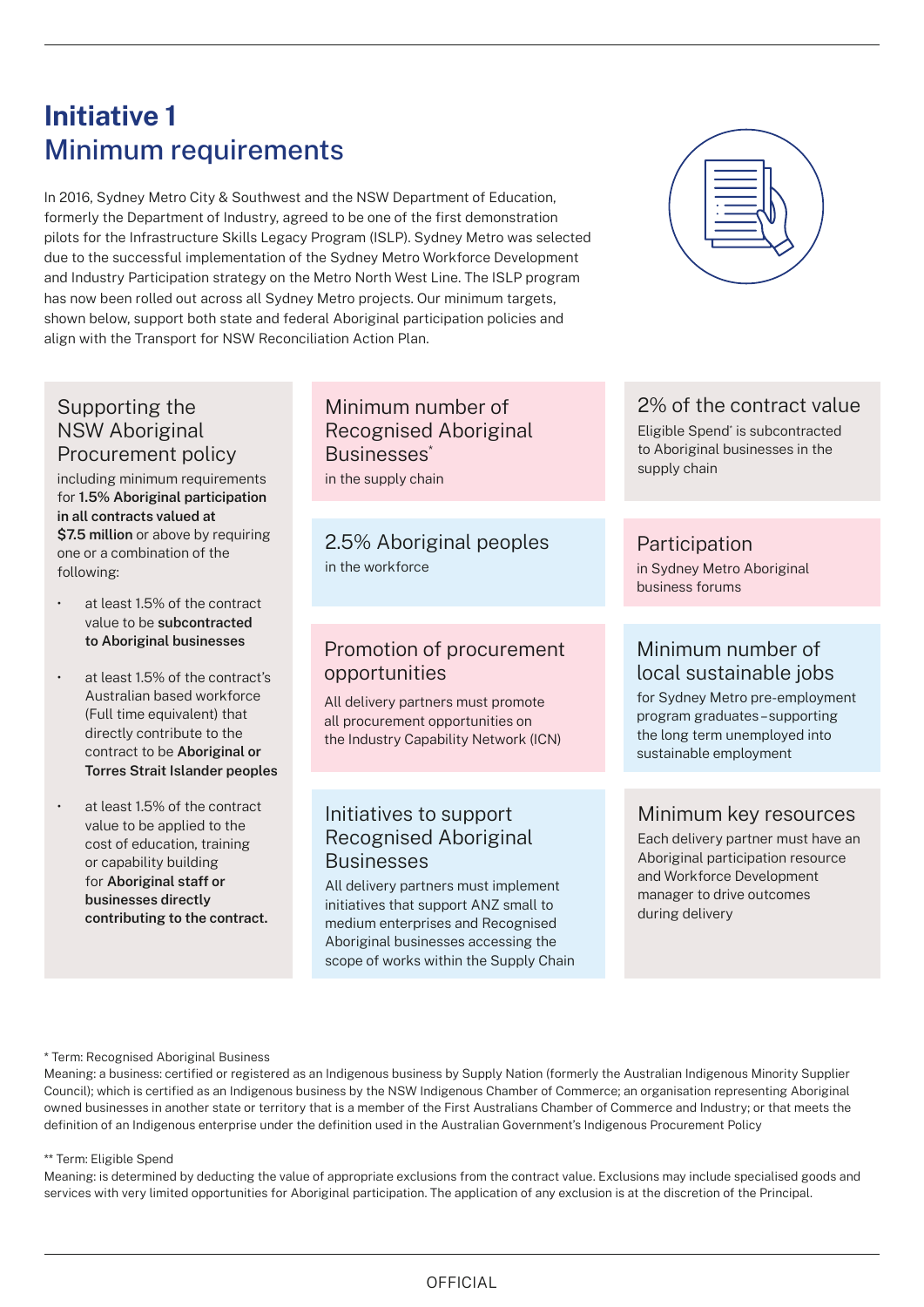## **Initiative 2** Bid back mechanisms

From lessons learnt, Sydney Metro recognised that outcomes cannot be delivered solely through minimum requirements set by the client. Through the procurement process, Sydney Metro encourages tenderers to bid back their own initiatives and commitments to further drive Aboriginal participation in the workforce and the supply chain. These can include but are not limited to:

#### Participation in or development of programs

that support increased capacity of Aboriginal business

#### Procurement initiatives

that support Recognised Aboriginal Businesses<sup>\*</sup> accessing scope of works within the supply chain



### Targeted skills

development, apprenticeship and pre-employment programs

# **Initiative 3** Collaborative forums and client led programs

Sydney Metro identified that further benefits could be achieved by bringing industry expertise and government partners together. Sydney Metro delivers the following programs and forums in collaboration with industry:

#### Established in 2014, the Skills and Employment Advisory Group

members include Sydney Metro delivery partners, along with state and federal government agencies

#### An industry jobs and skills forum

delivered in partnership with state and federal agencies to increase supply chain awareness and engagement in the delivery of local employment opportunities, workforce diversity and skills development

#### The Pre-employment Advisory Group

focuses on the collaborative delivery of the Sydney Metro pre-employment program across all packages of work in delivery

#### The Aboriginal business forum

provides opportunities for Aboriginal businesses to gain insights from Sydney Metro delivery partners and their supply chain in relation to upcoming procurement opportunities



#### Since 2014, Sydney Metro has developed the Sydney Metro pre-employment program (PEP).

This program is a collaborative model providing accredited entry level technical skills and employability training for the long term unemployed and other under-represented groups in the workforce. The program is designed to prepare job ready candidates for entry-level opportunities. Delivery Partners are required to commit to providing sustainable employment for graduates of the program

\*Recognised Aboriginal business is a defined term in our contracts in line with state and federal policies.

#### OFFICIAL